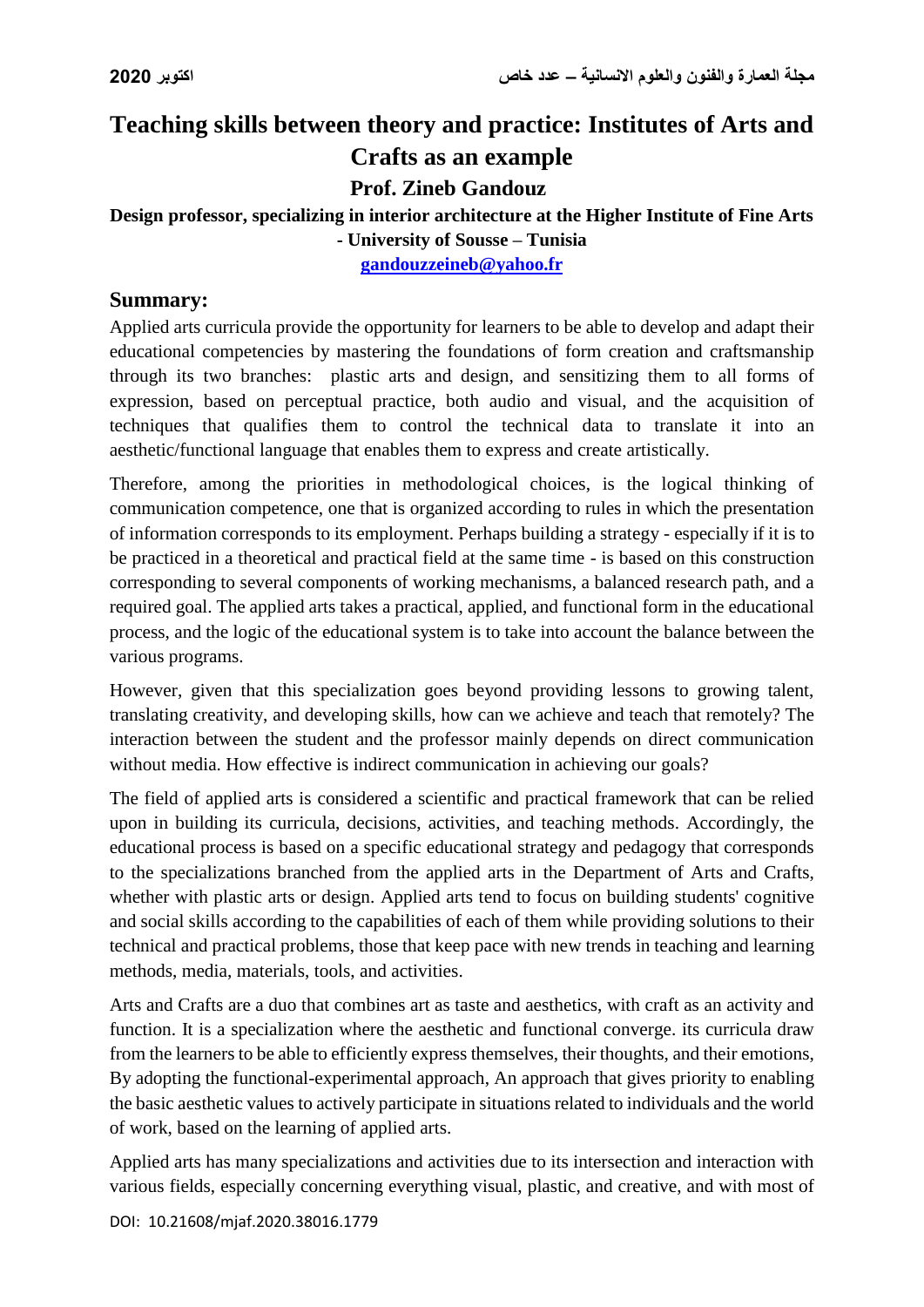the disciplines related to the creation of shapes, models and images. In addition to its expressive, creative, and cultural plastic goals and activities, the duo (Arts and Crafts) adopts functionalism based on needs, by expanding the educational and training horizons and energies of the learner in various fields of production, manufacturing, architecture, and visual communication, such as creating models, designs, graphs and technology, processing and producing images ...

Applied arts is a specialization that has an intersection and integration between the artistic, creative and cultural aspects, and the various professional and productive disciplines, and open activities that get the learner thinking through continuous interaction and articulation between applied practice and what is theoretical and cognitive, it improves and sustains the learner's skills, skills which are necessary to face the reality and requirements of life, Such as research, analysis, synthesis, experimentation, investment, innovation, initiative, and communication ...

This is why it is among the priorities in the methodological choices, and based on a wellcontrolled learning strategy: It is the logical thinking of a communicative competence organized according to rules in which presenting information is compatible with its employment. Perhaps building a strategy - especially if it is to be practiced in a theoretical and practical field at the same time - is based on this construction corresponding to several components of working mechanisms, a balanced research path, and a required goal. The applied arts take a practical, applied, and functional form in the educational process, and the logic of the educational system is to take into account the balance between the various programs. However, given that this specialization goes beyond providing lessons to recruiting talent, translating creativity, and developing skills, how can we collect and teach them remotely? The interaction between the student and the professor mainly depends on direct communication without intermediaries. How effective is indirect communication in achieving the goals?

The field of applied arts is considered a scientific and practical framework that can be relied upon in building its curricula, decisions, activities, and teaching methods. Accordingly, the educational process is based on a specific educational strategy and pedagogy that corresponds to the specializations branched from the applied arts in the Department of Arts and Crafts, whether with plastic arts or design. Applied arts tend to focus on building students' cognitive, social and skills according to the capabilities of each of them while providing solutions to their technical and practical problems, those that keep pace with new trends in teaching methods, learning methods, teaching media, materials, tools, and activities. The applied arts take a practical, applied, and functional form in the educational process, and the logic of the educational system is to take into account the balance between the various programs. How can distance education be honest in achieving the balance between creative theory and the production process?

#### **The importance and objectives of the thesis:**

The student is considered in continuous assimilation of sensory, theoretical, artistic, and technical knowledge to produce a material that combines aesthetics and functionality, especially in the field of space design. For the student to go through several levels that start with the stage of imagination and thinking that reveal the student's ability to visualize, build mental imaginations for certain things that need development, and is characterized by intuitive thinking, or positive guessing, and thus he can reach his thinking to the limits of physical reality.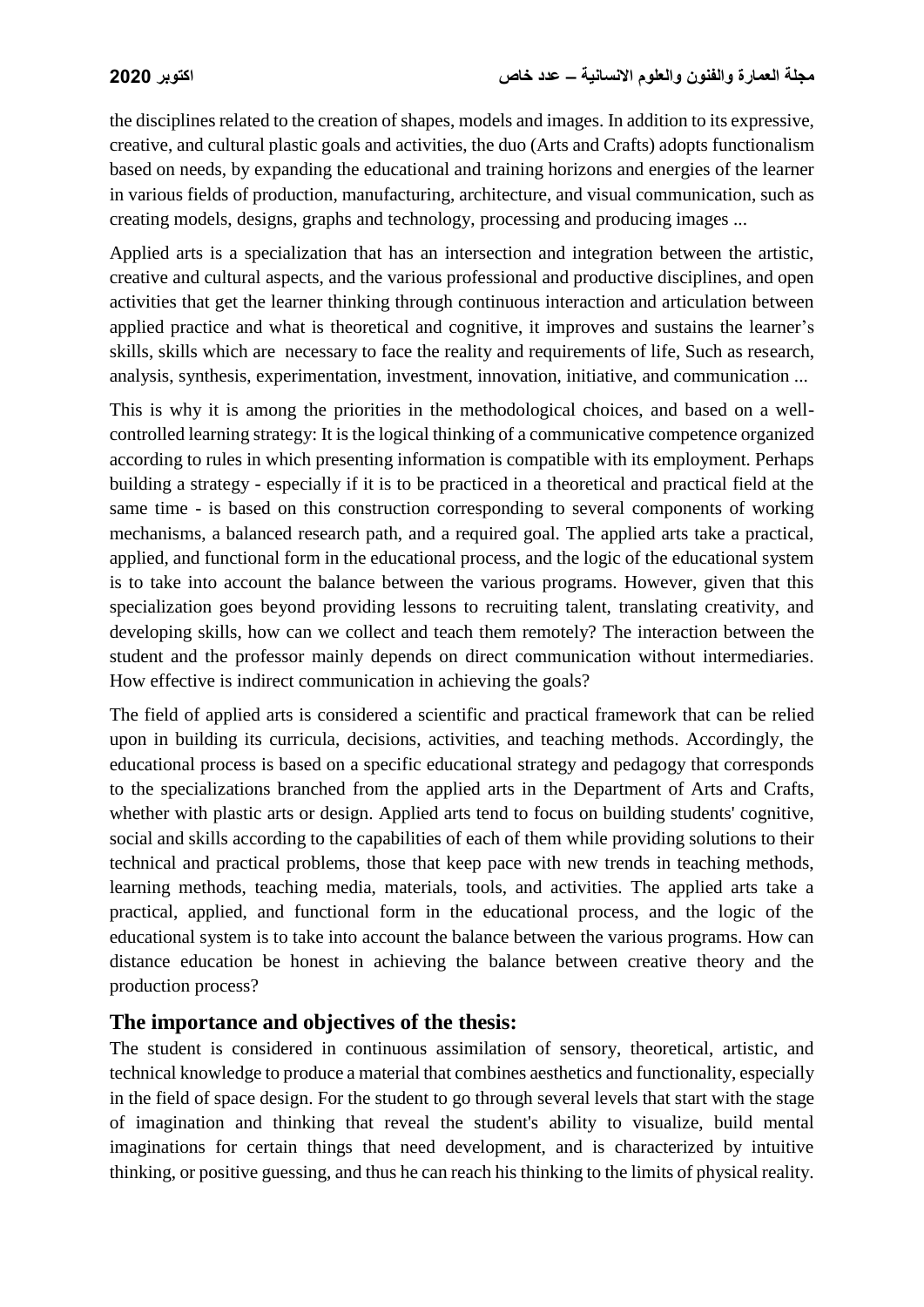The visualization is effective thinking and inflection out of mental images and creating new patterns for it that are useful in solving a problem, and this needs different capabilities to discover new relationships for design work and to see the solution to any problem - this technique depends on the skill of imagination - so the student must imagine what the shape of the solution looks like, and how It appears to the eye, how it can be implemented, and think about it, before beginning to solve the problem.

Then the research and investigation stage commences in which the student is trained to research, study, and investigate information that leads him to understand an issue or problem (design, technical, technical ...) and solve it to reach the stage of producing ideas, which is the stage in which the student produces more Possible number of proposed ideas (divergent thinking style) as solutions to the problem, or opinions without stopping at a certain number of ideas. As for the evaluation and improvement stage, it is the stage in which the student chooses the most appropriate solutions and suggested opinions (from the previous step) and then puts these solutions and opinions into consideration and can introduce some improvements to these solutions. Then the evaluation stage, which is in a phased manner for the steps of the work to ensure the success of each step to progress to the next step and a final evaluation of the procedural objectives of the technical work, to identify the extent of what students have acquired in terms of concepts and knowledge during problem-solving, and through these stages, the learner can find innovative solutions for his work.

Multiple stages of work summarize the educational process, which, in its presence, necessitates the presence of three elements; Professor/information/student to apply it. But is it that with the availability of this triple knowledge may be obtained? Probably! The outcome remains relative, so the availability of this triple requires "compatibility", meaning:

Involving the student in extracting the information.

 $\Box$  Overcoming the hierarchical relationship between the components of the learning process.

Motivating the student to transcend the given.

 $\Box$  Activating the role-exchange relationship.

To achieve the pedagogical approach closest to the specialization, it was necessary to consider and deal with the hierarchical trio according to appropriate strategies, methods, and techniques that take into account both parties (student and professor) and preserve the scientific material and ensure educational communication, i.e.: the content of the communication and the organization of communication between the recipient and the sender. As for how these elements are organized to give us a specific pedagogical approach, they mainly include the standard dimension of the educational system that includes the public function that the professor seeks to achieve.

The evaluation of the pedagogical process envisaged during years of teaching remains dependent on the student's achievement of projects, works, and exercises proposed in the applied materials and what he accomplished during his first professional experience. A professional internship, which allowed me to train students in the major in Interior Architecture.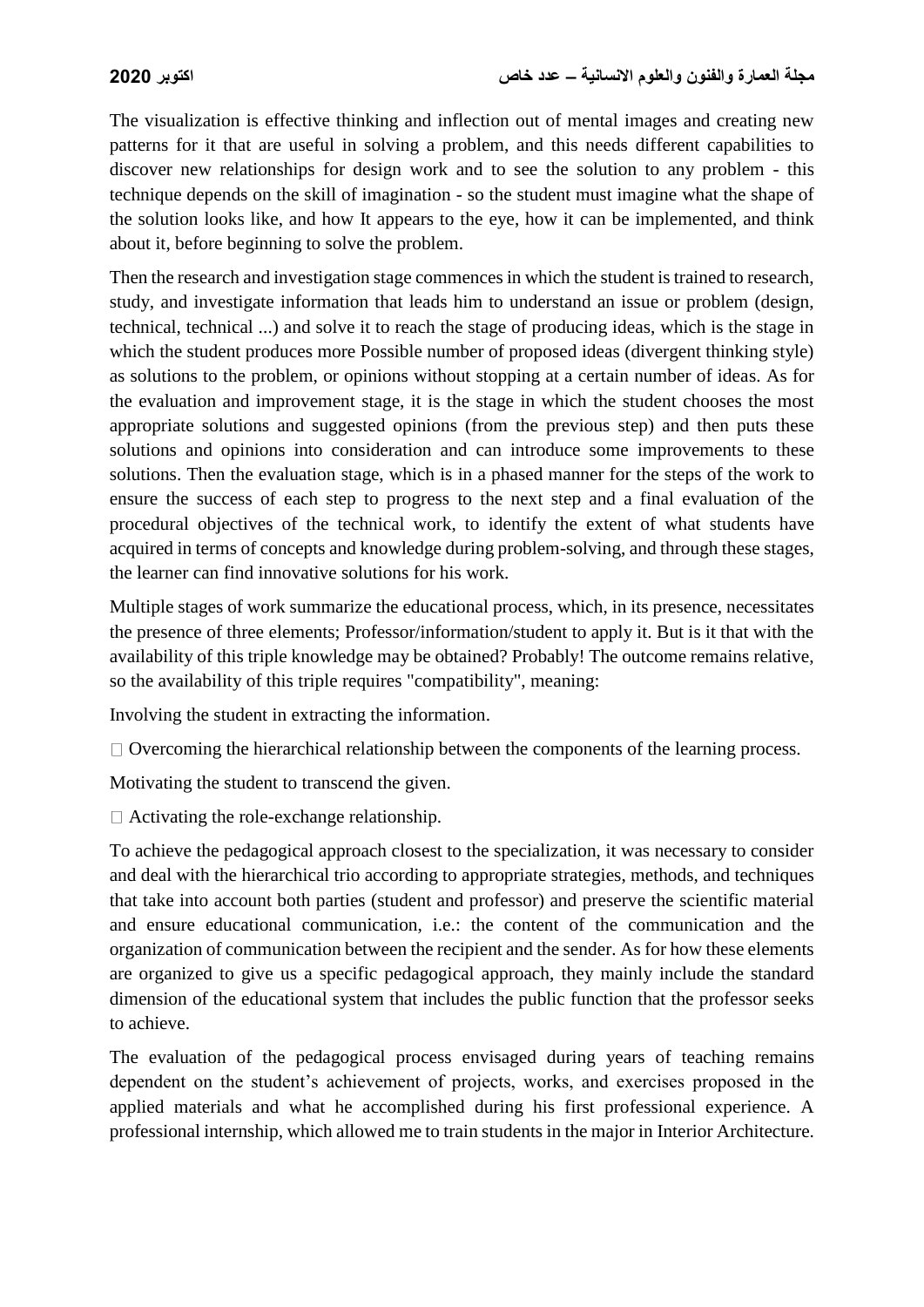## **Applied Arts: The Dialectic of Application**

Arts and Crafts are a duo that combines art as taste and aesthetics, with craft as verb and function. It is a specialization where the aesthetic and functional converge, its curricula draw from the learners to be able to efficiently express themselves, their thoughts, and their emotions. By adopting the functional-experimental approach. An approach that gives priority to enabling the basic aesthetic values to actively participate in situations related to individuals and the world of work, based on the learning of applied arts.

The applied arts curriculum came to provide an opportunity for learners to be able to develop and adapt their competencies, by controlling the foundations of "plastic" and "craft" through its two branches of plastic arts (art plastique) and design, and sensitizing them to all forms of expression, based on perceptual, auditory and visual practice, And acquire the techniques that qualify them to control the technical data, to translate them into an aesthetic/functional language that enables them to express and create art.

This is why it is among the priorities in the methodological choices, and based on a wellcontrolled learning strategy: It is the logical thinking in terms of communicative competence organized according to rules through stages or phases that continue beyond learning, given that what is taught is some of the practical life. Perhaps building a strategy - especially if it is to be practiced in a theoretical and practical field at the same time - is based on this construction corresponding to several components of working mechanisms, a balanced research path, and the desired goal. The strategy replaces the previously accomplished programming by making the professor themselves a goal that they can reach according to an elaborate scheme that takes into account four levels:

- At the level of the student.
- At the level of the professor.
- At the level of content.
- At the level of knowledge.

The areas of innovation in educational curricula in general, and in the field of plastic and design education in particular - must be directed towards seeking to remove barriers between the educational materials that make up these specializations as an urgent matter, as there is a need to change from the pattern of separate academic subjects to integration between the fields of technology and design knowledge and highlighting their unity, As this can be traced back to the following:

1. Many arts, especially plastic arts, include scientific, sports, and educational concepts and values derived from the nature of art.

2. The acquisition of the ability to construct the form and transform in artistic formation from a flat with two dimensions to a three-dimensional one (for example), which is included in some technical topics, includes studies, rules, mathematical foundations, and technical skills that can contribute together to the development of the technical capabilities of the learner, to be able to Their use and employment in actual life situations, where meanings (intangible things) in the arts are subject to codified expression in their artistic and functional form.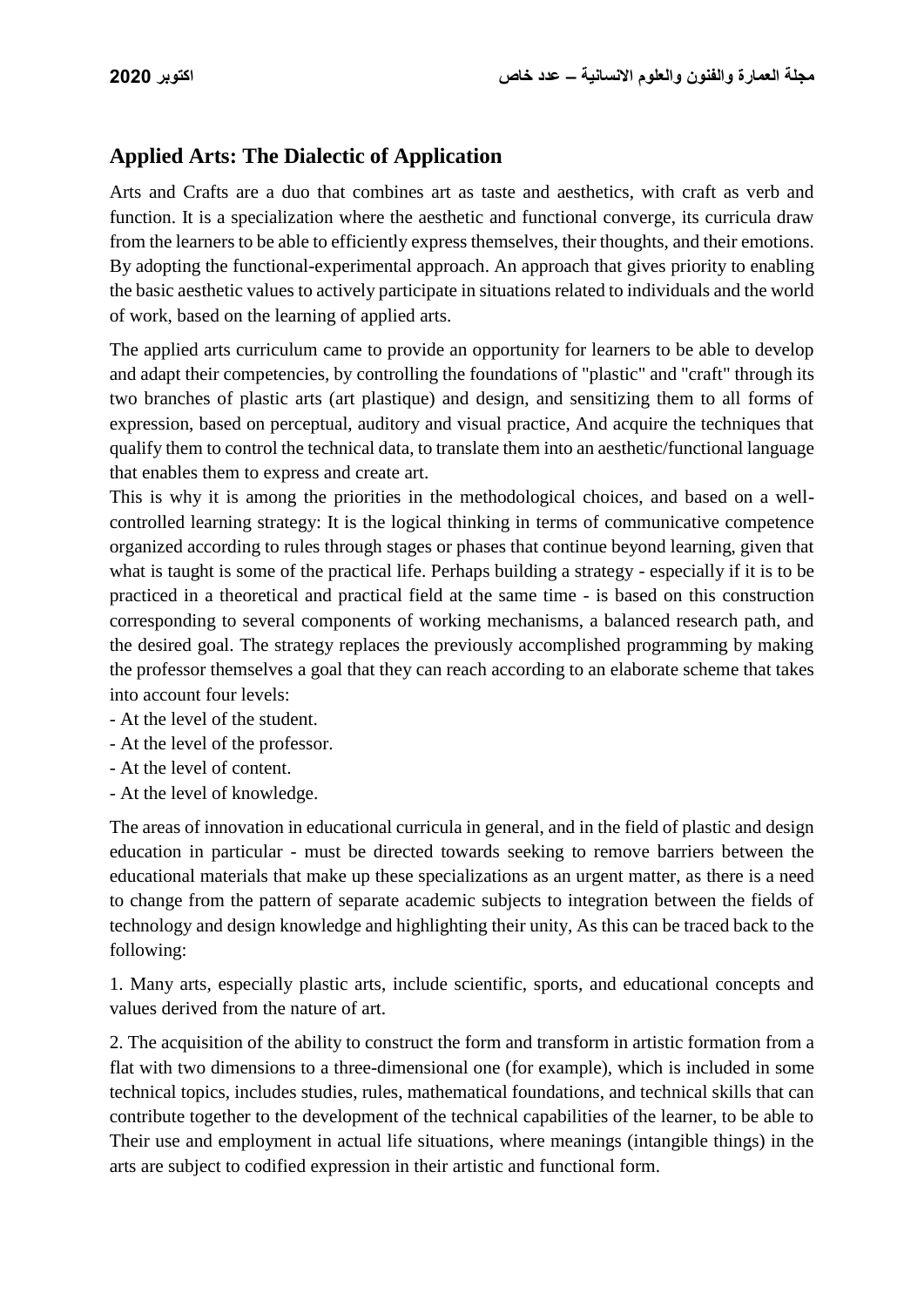Moreover, many studies have recommended the necessity of directing attention to interdisciplinary and multidisciplinary studies, while setting scientific standards for art and its teaching, hence the importance of identifying how it can be used in the unit of knowledge between the different fields of science. Scientific foundations and international standards contribute to the legalization of educational processes in the field of teaching art education to be in the ranks of other educational sciences, to develop educational curricula in light of local and scientific developments.

The processes of developing art education curricula as an "advanced technical scientific subject" are linked to the latest international methods and standards in education, by reviewing some "art education standards" that can be used following the global specifics specialized in this field.

1. The subject matter (plastic arts and design), their philosophy, and objectives.

- 2. Learners learn how to learn, and how.
- 3. Divergence of learners (and exclusivity processes).
- 4. Learning strategies.
- 5. Learner environment regulations.
- 6. Contact.
- 7. Planning for teaching.
- 8. Evaluation.
- 9. Professional thinking and growth for teachers.
- 10. Cooperation, ethics, and relationships.

Arts and crafts have multiple specializations and activities due to their intersection and interaction with various fields, especially those related to everything visual, plastic, and creative, and with most of the disciplines related to the creation of shapes, models, and images. In addition to its expressive, creative, and cultural plastic goals and activities, the duo (arts and crafts) adopts functionalism based on needs, by expanding the educational and training horizons and energies of the learner in various fields of production, manufacturing, architecture, and visual communication, such as creating models, designs, models, graphs, technology, processing and production of images ...

A specialization that has an intersection and integration between the artistic, creative, cultural and various professional and productive disciplines, and open activities that earn the learner self in thinking through continuous interaction and articulation between applied practice and what is theoretical and cognitive, it enables this learner of transverse and sustainable competencies necessary to face the reality and requirements of life. Such as research, analysis, synthesis, experimentation, investment, innovation, initiative, communication ...

Accordingly, the student must:

- To acquire an aesthetic taste and a connoisseur of art.
- To be able to communicate with a letter bearing the terms plastic arts and design.
- To be proficient in the methodology of thinking and working inside and outside the classroom.

To be open and interactive with the vocational training and the professional and productive sectors.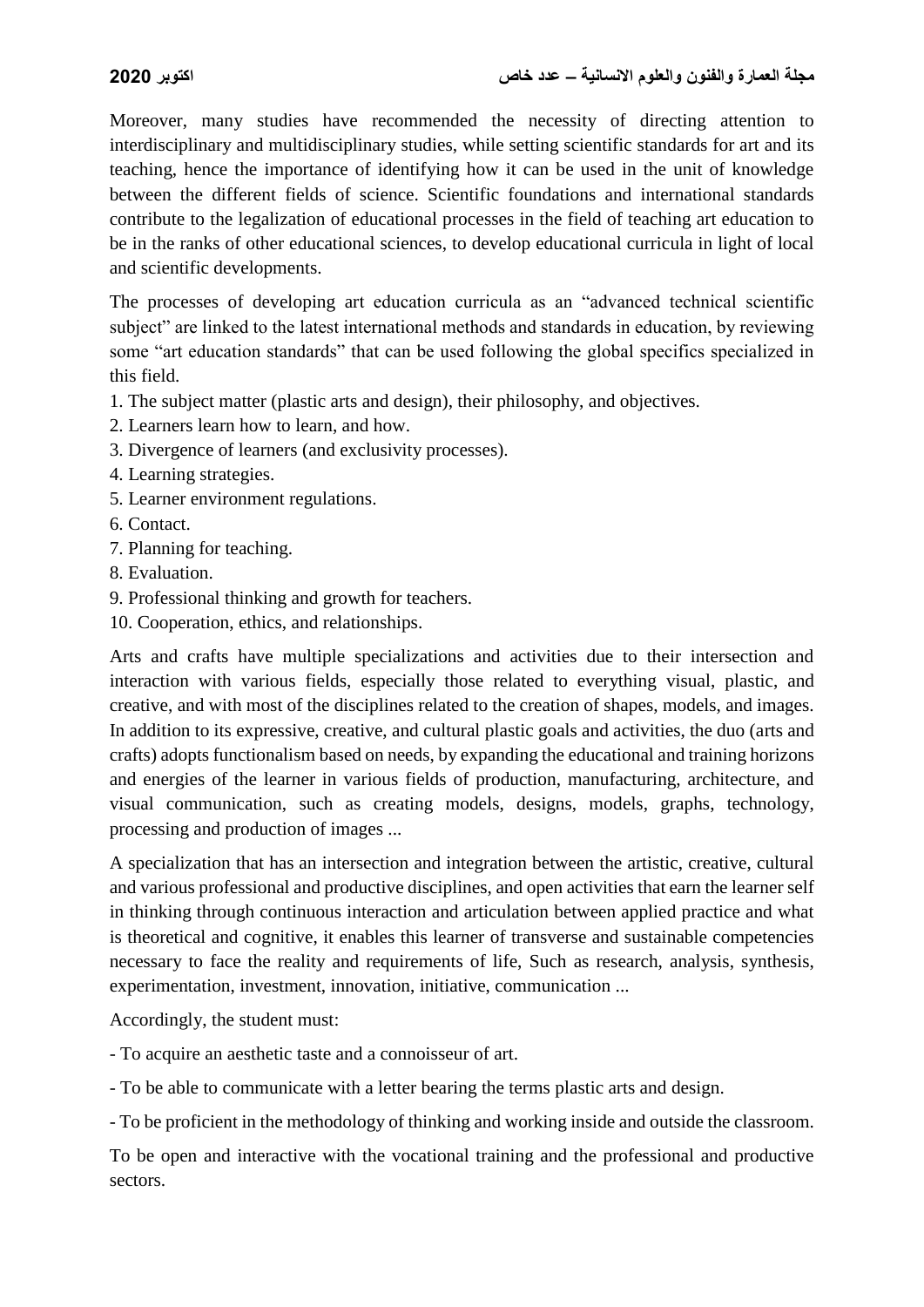- Creating savings from the means of achievement of multiple sources and various types by first exploiting the materials provided by the environment and the local environment (tools, materials, raw materials, and residues ...).

- To ensure educational situations that raise questions for the learner and help him to research, experiment, and discover, the teacher must attach great importance to formulating distinct and appropriate problems, mandates, and questions. Therefore, what is a topic (or field) should not be confused with what is a problem or question because the problem is not extracted from The topic is straightforward but we have to create it for each project.

- Linking the programmed projects and plastic activities to the reality of the environment (natural - social-cultural - architectural - field of communication - fields of production and manufacturing ...).

- Linking the programmed projects and activities to the fields of plastic culture (the culture of belonging while highlighting its components and global cultures) and working through it to consolidate the identity and values of society.

- Working by adopting innovative approaches to programming plastic activities aimed at achieving positive interaction and cross-fertilization between the constituents of identity and modernization dimensions.

- Adopting, during these educational situations, the method of teaching by evaluation through continuous and effective activation when accomplishing self-evaluation and joint evaluation, working on developing awareness and encouraging interest with comparative analysis.

Maket material as a model:

Maket is "a small three-dimensional geometric model that perfectly matches the large project in all its details, for example, if someone wants to build a school or a shopping mall ... he asks the master of this art to create a small model for the school to see how the school will look when it is completed on the ground.". The architectural model is executed from different materials to form a model that resembles the real building in a miniature form taking three dimensions.

Likewise, "a machete is making a model or simulation of any model, whether it is a small or large building," so the stereoscopic is "the implementation of a miniature model with a scale and dimensions appropriate to what will be implemented on nature or any product that is produced."

The maket material aims to activate the student's mental presence and the physical presence of the materials employed to create the model, by using different tools (paper, plastic, clay, plaster ...) to translate correct measurements. The purpose of the applied activity of maquette is to enable the internal engineering student to adapt the information and materials (with its different forms) to update an engineering idea or work within the framework of the applied learning pedagogy.

The student reads the given form and composition, from color and texture, from techniques and materials employed to extract all the characteristics. After that, it can translate the basic materials of the original figure with other materials that can be similar to it in the "maket" model and give a visual impression in its similarity to the original.